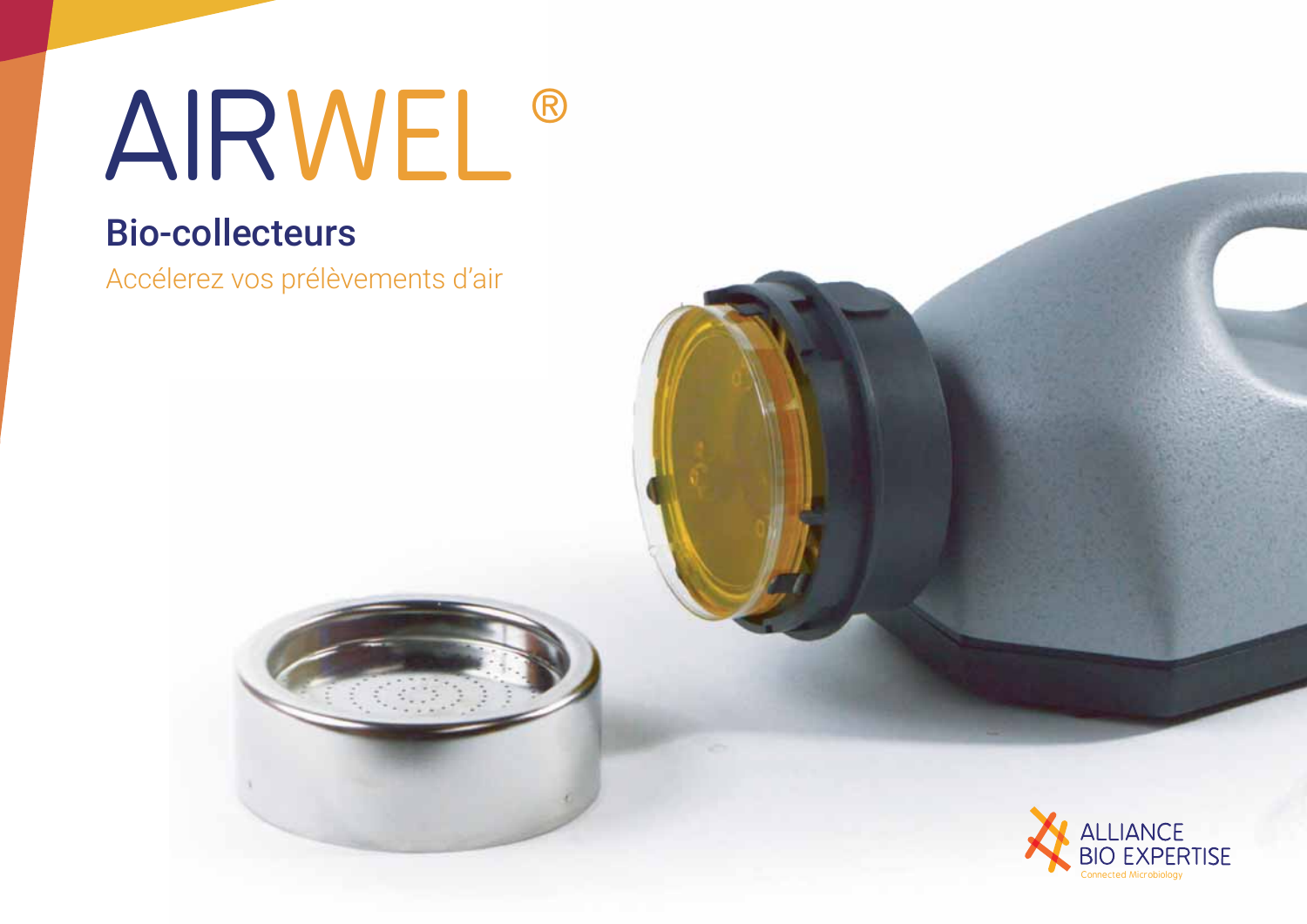## **Bio-collecteurs**

Accélerez vos prélèvements d'air

# AIRWEL®

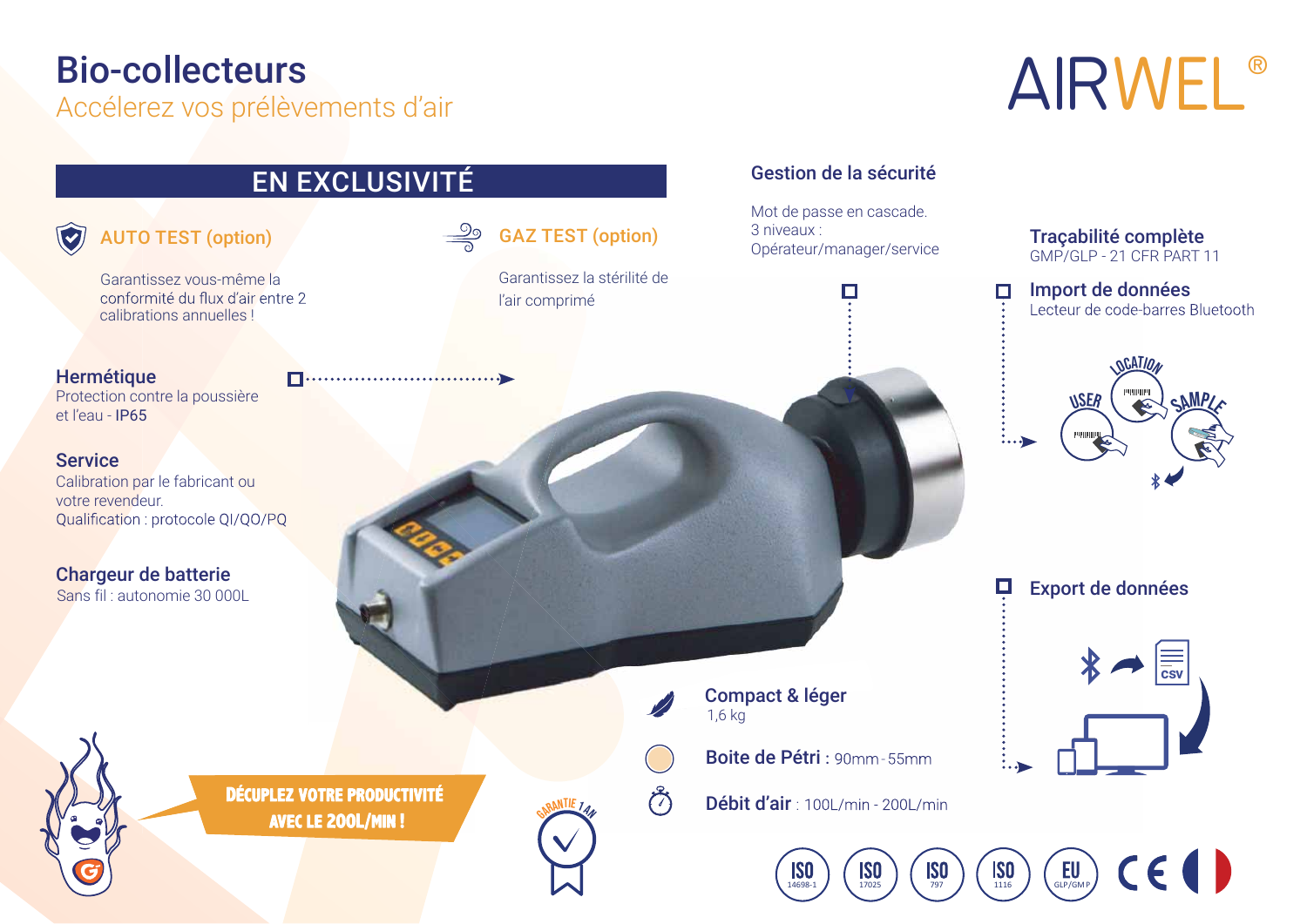| <b>CONFORMITÉ</b>                     | <b>AIRWEL</b>                         | AIRWEL+      |
|---------------------------------------|---------------------------------------|--------------|
| <b>IP65</b>                           |                                       | $\checkmark$ |
| ISO14698 / ISO17025                   | $\checkmark$                          | $\sqrt{}$    |
| USP797 / USP116                       | $\checkmark$                          | $\checkmark$ |
| EU GMP / GLP                          | $\sqrt{2}$                            | $\sqrt{ }$   |
| 21 CFR PART 11                        |                                       | $\sqrt{}$    |
| <b>TRAÇABILITÉ</b>                    |                                       |              |
| Module bluetooth                      | $\checkmark$                          | $\checkmark$ |
| Logiciel PC                           | $\checkmark$                          | $\sqrt{}$    |
| App. Android (PC/smartphone/tablette) | $\checkmark$                          | $\checkmark$ |
| <b>CALIBRATION</b>                    |                                       |              |
| Auto test In Situ (option)            |                                       | $\sqrt{ }$   |
| Par A.B.E ou revendeur                | $\sqrt{}$                             | $\sqrt{}$    |
| <b>AVANTAGES</b>                      |                                       |              |
| Mot de passe en cascade               |                                       | $\sqrt{}$    |
| Chargeur à induction sans fil         |                                       | $\sqrt{}$    |
| Autonomie de la batterie              | 30 000L                               |              |
| Boite de Pétri                        | 90 mm ou 55 mm                        |              |
| Type de grille                        | Acier inoxydable ou polyester jetable |              |
| Débit d'air                           | 100L ou 200L / min                    |              |
| Malette de transport                  | Légère                                | Rigide       |
| Mode d'inspiration                    | Ininterrompu                          | Fragmenté    |
| Peinture antibactérienne              | $\sqrt{}$                             | $\sqrt{}$    |
| <b>DIMENSION</b>                      |                                       |              |
| IxHxL                                 | 130 x 330 x 150 mm                    |              |
| Poids                                 | 1,6 kg                                |              |
| Puissance électrique / consomation    | 120-230 V - 50-60Hz / 120 W           |              |
| Fabriqué en E.U                       | France                                | France       |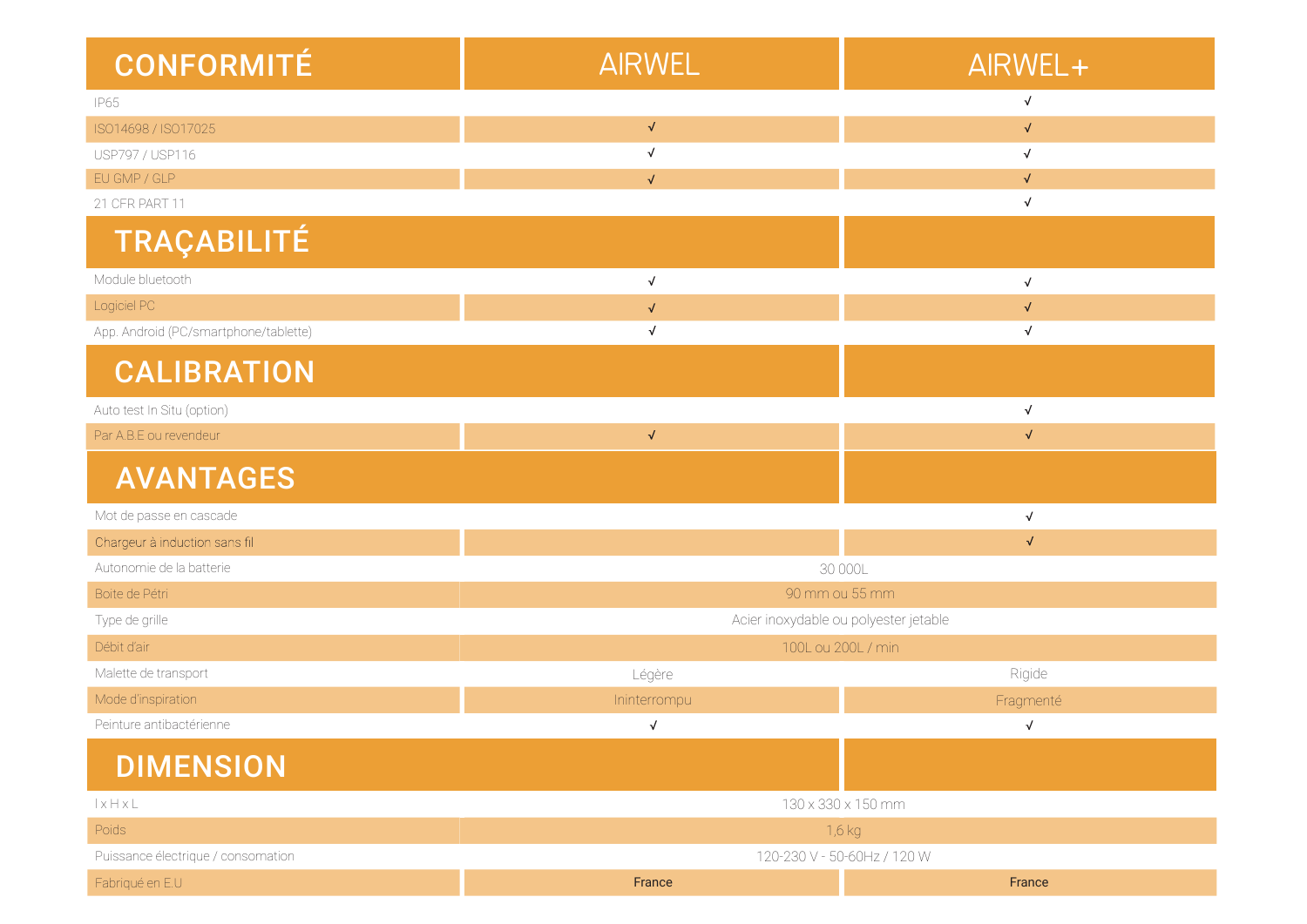# $\boldsymbol{O}$ 033 W  $\bigcup$ S

#### Livré avec :

AIRWEL (BCLO1070:100L/min - 90 mm ou BCLO1071: 200L/min 90 mm) ou AIRWEL + (BCLO1072:100L/min - 90 mm ou BCLO1073: 200L/min 90 mm) ou Pack AIRWEL AUTOTEST (BCLO1078: 90 mm - 100L/min ou BCLO1080: 55 mm - 100L/min) -Grille en acier inoxydable (BCLO3001 : 90 mm ou BCLO3002 : 55mm) - Couvercle de grille (BCLO2025) - Chargeur à induction avec alimentation ou chargeur filaire (BCLO2016) - Malette de transprot - Certificat de calibration - Manuel d'utilisateur

#### **Consommables:**

BCLO3005 - Grille plastique à usage unique stérile 90 mm - 30 pcs (disponible en 55mm) BCLO3003 - Grille plastique autoclavable 90mm - 10 pcs (disponible en 55mm) BPWR3002 - PCA en boite de Pétri pour flore totale - 20 pcs BPWR3004 - TSA en boite de Pétri pour levures/moisissures - 20 pcs

#### Autres références de boites sur demande l

#### **Accessoires classiques:**

BCLO3001 - Grille en acier inoxydable (disponible en 55mm) BCLO2010 - Auto-test banc de verification de flux d'air (disponible en 100 et 200l/min) BCLO2043 - Gas test adaptateur pour air comprimé BCLO2006 - Trépied BCLO2009 - Trépied en acier inoxydable BCL02005 - Support vertical pour table/chariot/trépied BCL02035 - Chariot mini en acier inoxydable avec support vertical BCLO2038 - Chariot maxi en acier inoxydable avec support vertical et manche télescopique

#### **Accessoires connectivité:**

BCLO2008 - Lecteur de code-barres et QR code BCLO2002 - Logiciel PC de transfert de données BCLO2004 - Application Android de transfert de données BCLO2024 - Imprimante ticket BCLO2026 - Clé Bluetooth pour ordinateur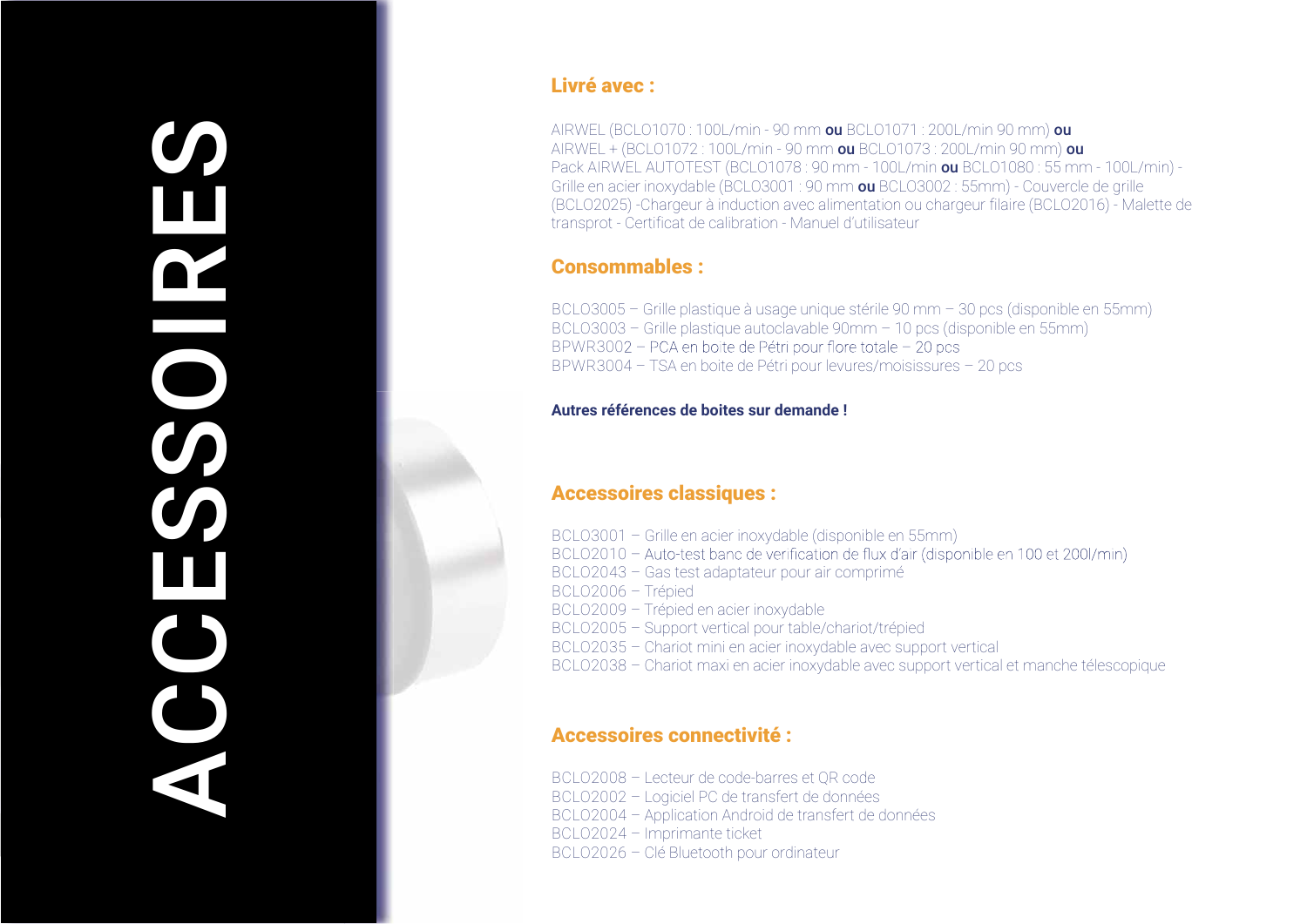



### **DE TECHNICIENS ET MICROBIOLOGISTES** UNE ÉQUIPE DÉDIÉE





PLUS DE 70 DISTRIBUTEURS A L'INTERNATIONAL **FORMÉS SUR LES DERNIÈRES TECHNOLOGIES A.B.E.** 

**2008 LA TRACABILITÉ ET LA PRODUCTIVITÉ** UNE GÉNÉRATION D'ÉQUIPEMENTS CONNECTÉS